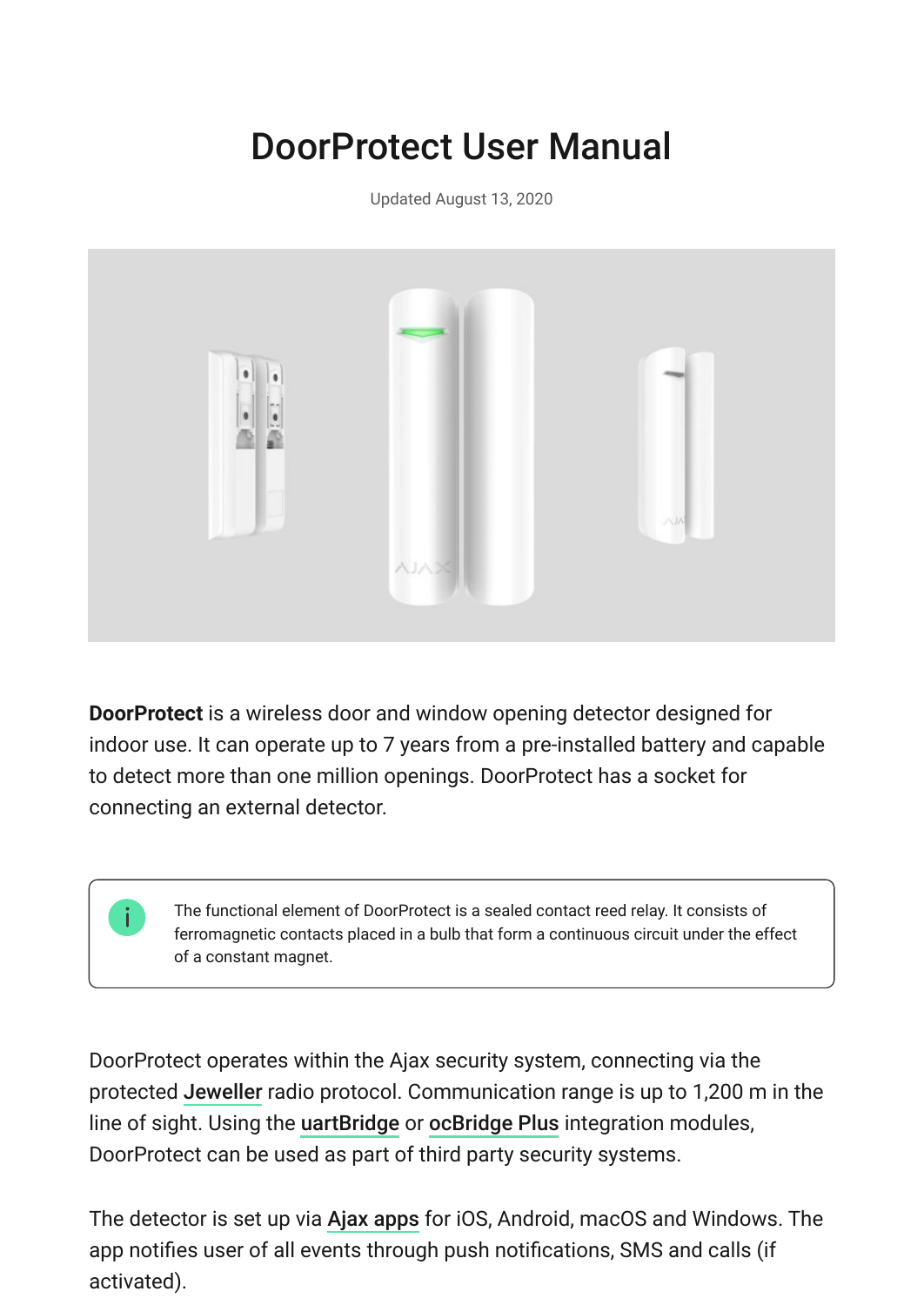The Ajax security system is self-sustaining, but the user can connect it to the central monitoring station of a private security company.

[Buy opening detector DoorProtect](https://ajax.systems/products/doorprotect/)

### Functional Elements



- 1. DoorProtect
- 2. Big magnet
- 3. Small magnet
- 4. LED indicator
- 5. SmartBracket attachment panel (perforated part is required for actuating the tamper in case of any attempt to dismantle the detector. Don't break it out!)
- 6. External detector connection socket
- 7. QR code
- 8. Device switch
- 9. Tamper button

#### Operating Principle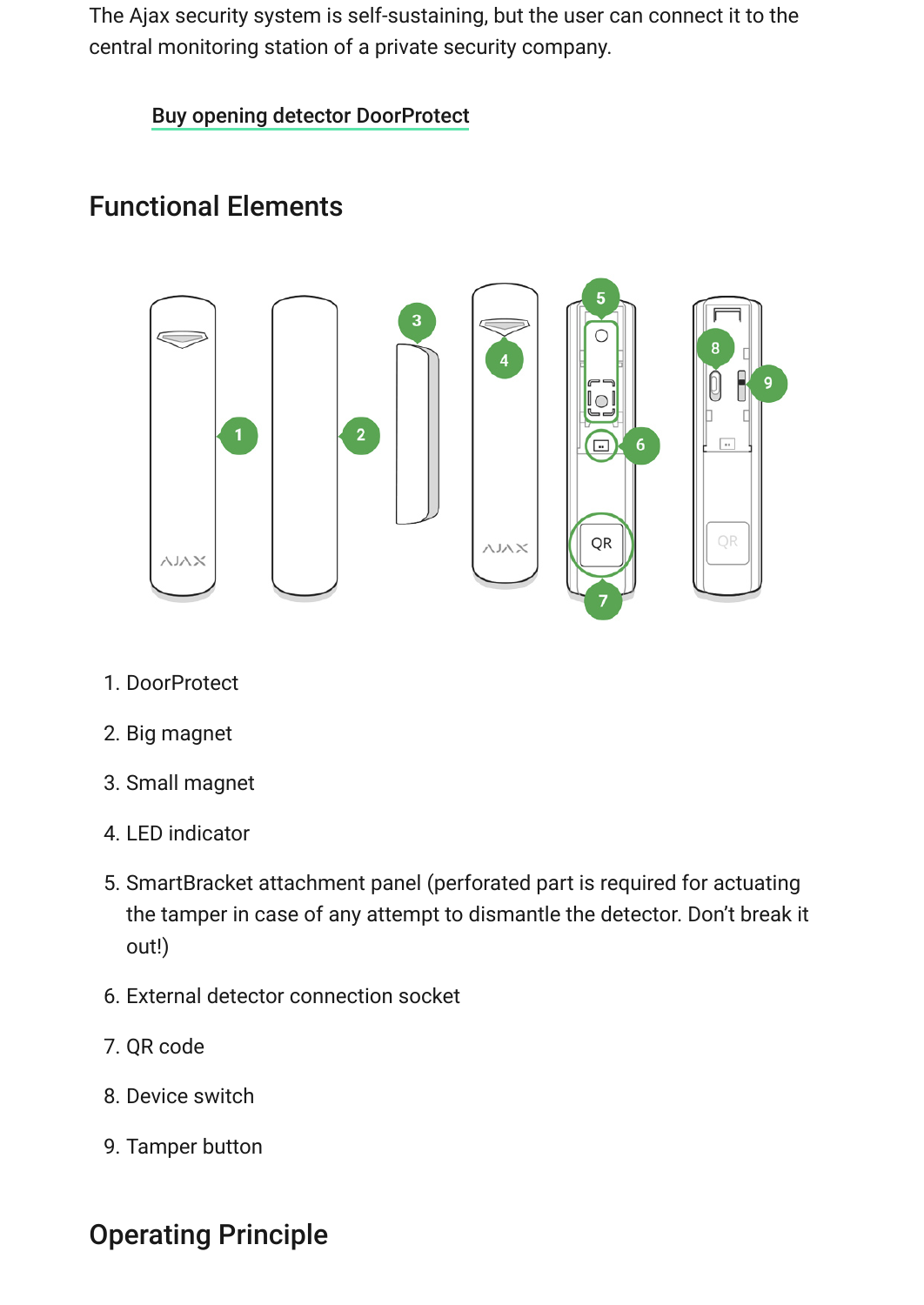DoorProtect consists of two parts: the detector with a sealed contact reed relay, and the constant magnet. Attach the detector to the door frame, while the magnet can be attached to the moving wing or sliding part of the door. If the sealed contact reed relay is within the coverage area of the magnetic field, it closes the circuit, which means thatthe detector is closed. The opening of the door pushes out the magnet from the sealed contact reed relay and opensing the circuit In such a way, the detector recognizes the opening.



A small magnet works at a distance of 1 cm, and the big one — up to 2 cm.

After actuation, DoorProtect immediately transmits the alarm signal to the hub, activating the sirensand notifying the user and security company.

### Pairinging the Detector

#### Before starting pairing:

- 1. Following the hub instruction recommendations, install the Ajax app on your smartphone. Create an account, add the hub to the app, and create at least one room.
- 2. Switch on the hub and check the internet connection (via Ethernet cable and/or GSM network).
- 3. Make sure that the hub is disarmed and does not update by checking its status in the app.

Only users with administor rights can add the device to the hub.

#### How to pair the detector with the hub:

1. Select the **Add Device** option in the Ajax app.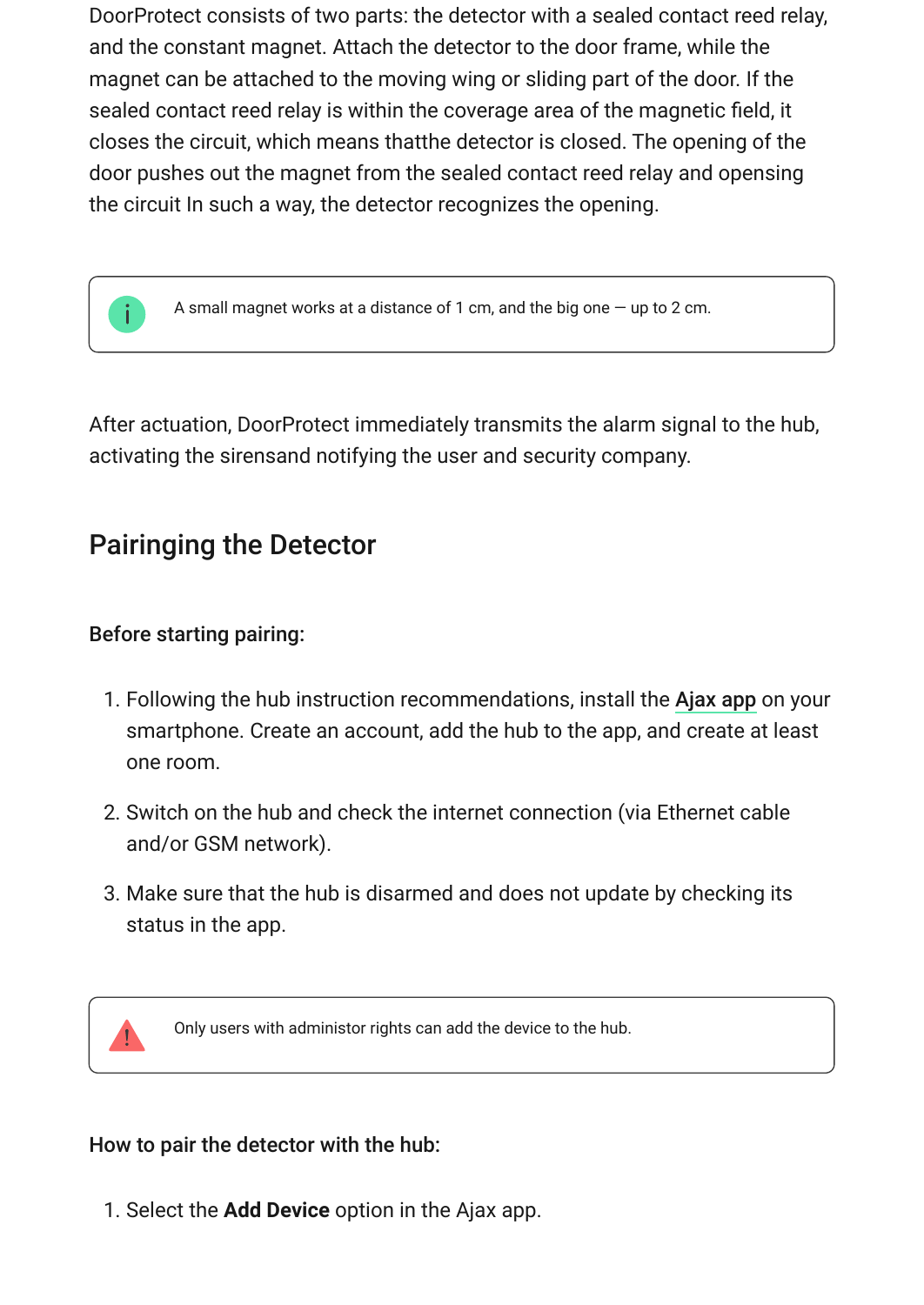2. Name the device, scan/write manually the **QR Code** (located on the body and packaging), and select the location room.



- 3. Select **Add** the countdown will begin.
- 4. Switch on the device.



For detection and pairing to occur, the detector should be located within the coverage area of the wireless network of the hub (at a single protected object).

The request for connection to the hub is transmitted for a short period of time at the moment of switching on the device.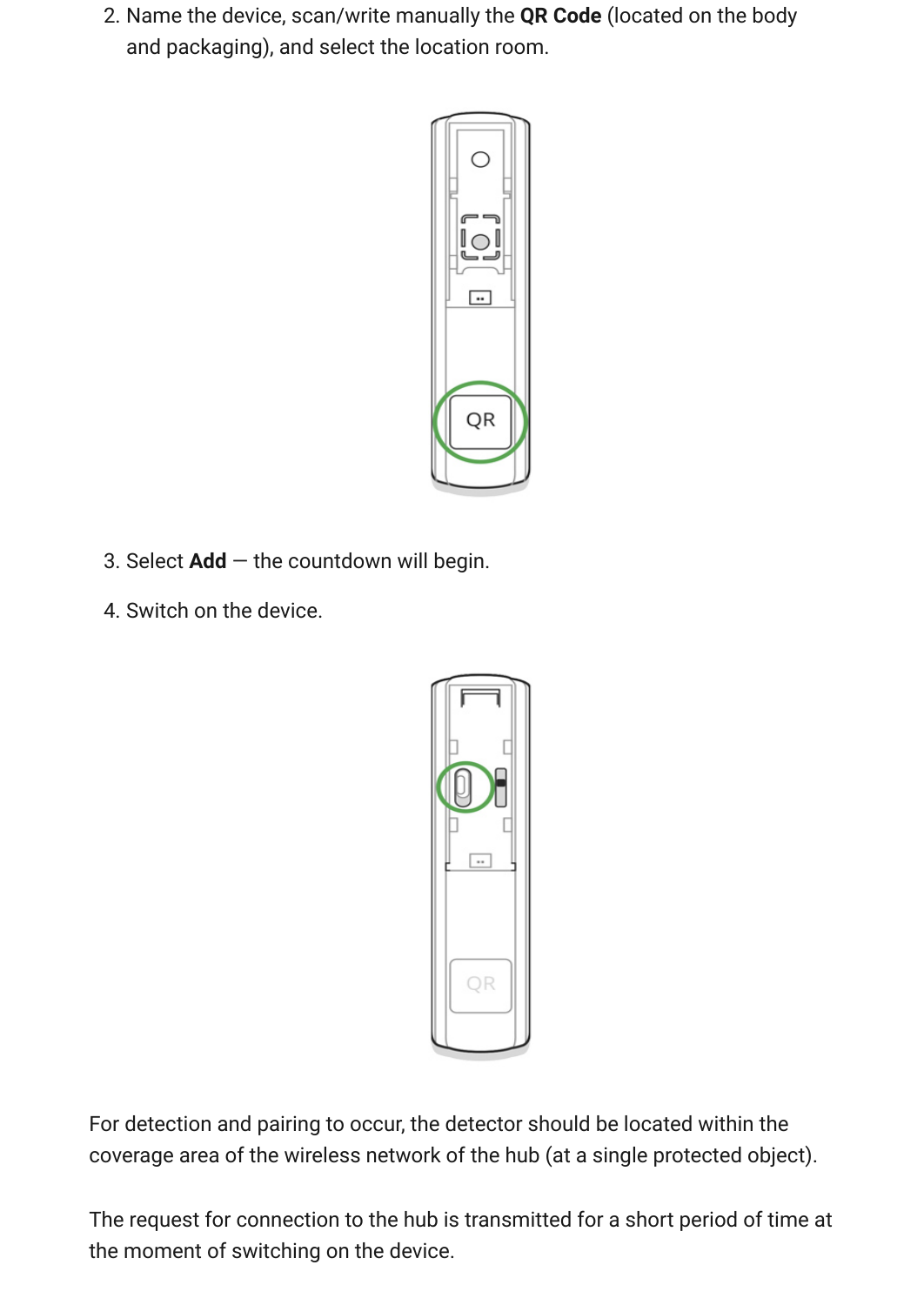If pairing with the hub failed, switch off the detector for 5 seconds and retry it.

If the detector has paired with the hub,it will appear in the list of devices in the Ajax app. The update of the detectors statuses in the list depends on the detector ping interval set in the hub settings. he default value is 36 seconds.

#### Connecting to Third-Party Systems

To connect the detector to a third-party security central unit using the [uartBridge](https://ajax.systems/products/uartbridge/) or ocBridge Plus integration modules, follow the recommendations in the user manual of the respective device.

#### States

- 1. Devices
- 2. DoorProtect

| <b>Parameter</b>          | <b>Value</b>                                                                                              |
|---------------------------|-----------------------------------------------------------------------------------------------------------|
| Temperature               | The temperature of the detector. The<br>temperature is measured on the processor and<br>changes gradually |
| Jeweller Signal Strength  | The signal strength between the hub and the<br>detector                                                   |
| Connection                | The connection status between the hub and the<br>detector                                                 |
| <b>Battery Charge</b>     | The battery level of the detector, displayed in<br>increments of 25%                                      |
| Lid                       | The tamper state, which reacts to detachment<br>or damaging of the detector body                          |
| Delay When Entering, sec  | The delay time when entering                                                                              |
| Delay When Leaving, sec   | The delay time when exiting                                                                               |
| <b>Routed Through Rex</b> | Indicates if the detector is routed through a<br>radio signal range extender                              |
| <b>Primary Detector</b>   | The primary detector status                                                                               |
| <b>Secondary Detector</b> | The status of the external detector connected<br>to DoorProtect                                           |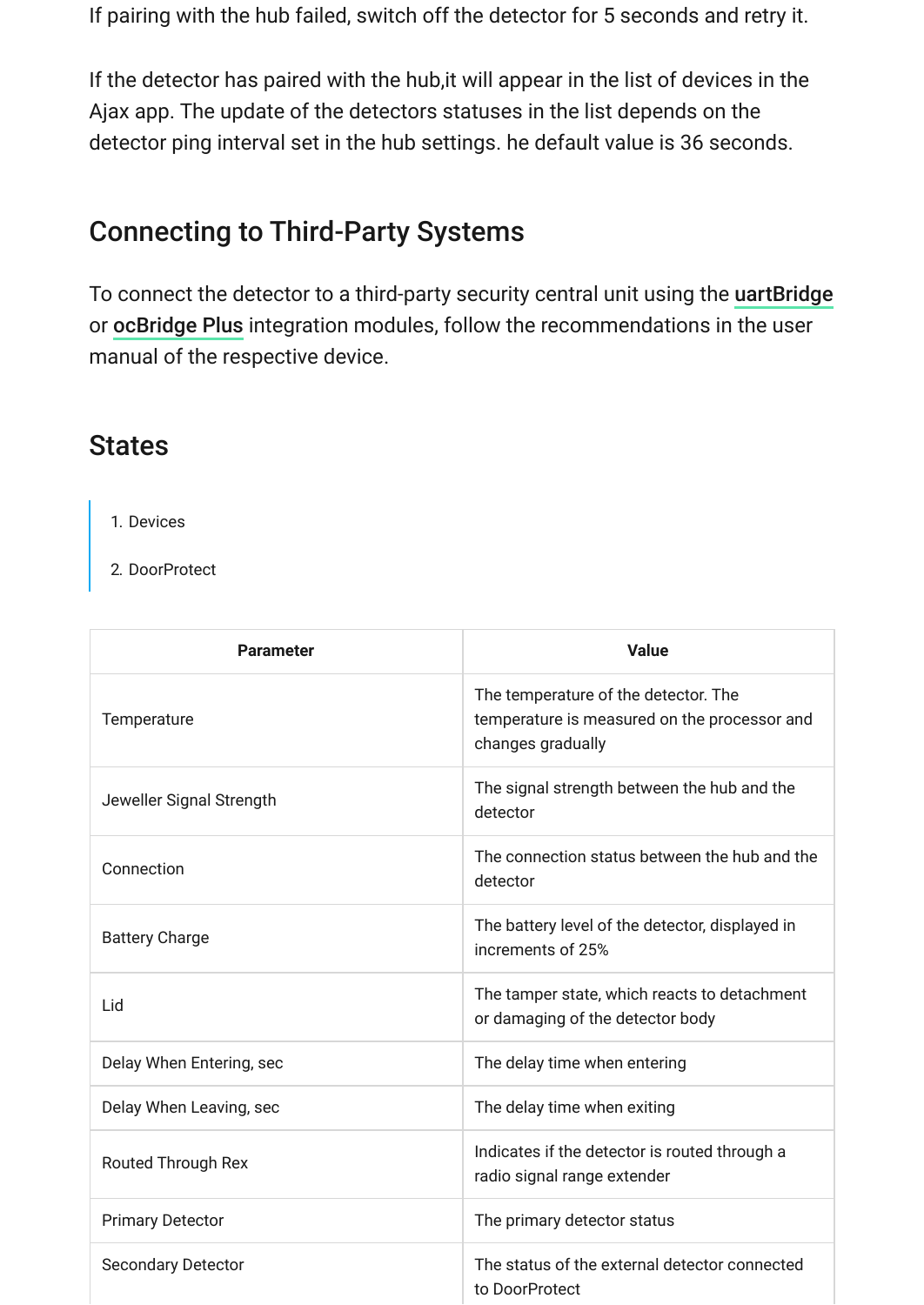| <b>Always Active</b>          | If active, the detector is always in the armed<br>mode                                                                                                            |
|-------------------------------|-------------------------------------------------------------------------------------------------------------------------------------------------------------------|
| <b>Temporary Deactivation</b> | Shows the status of the device: active,<br>completely disabled by the user, or only<br>notifications about triggering of the device<br>tamper button are disabled |
| <b>Firmware</b>               | The detector firmware version                                                                                                                                     |
| Device ID                     | The device identifier                                                                                                                                             |

# Setting Up

- 1. Devices
- 2. DoorProtect
- 3. Settings

| <b>Setting</b>                  | <b>Value</b>                                                                                                                                                                         |
|---------------------------------|--------------------------------------------------------------------------------------------------------------------------------------------------------------------------------------|
| First field                     | The detector name, can be edited                                                                                                                                                     |
| Room                            | Selecting the virtual room to which the device is<br>assigned                                                                                                                        |
| Delay When Entering, sec        | Setting the delay time when entering                                                                                                                                                 |
| Delay When Leaving, sec         | Setting the delay time on exit                                                                                                                                                       |
| Delays in night mode            | Delay turned on when using night mode                                                                                                                                                |
| Arm in Night Mode               | If active, the detector will switch to the armed<br>mode when using the night mode                                                                                                   |
| <b>Alarm LED indication</b>     | Allows you to disable the flashing of the LED<br>indicator during an alarm. Available for devices<br>with firmware version 5.55.0.0 or higher<br>How to find the firmware version or |
|                                 | the ID of the detector or device?                                                                                                                                                    |
| <b>Primary Detector</b>         | If active, DoorProtect primarily reacts to<br>opening/closing                                                                                                                        |
| <b>External Contact Enabled</b> | If active, the detector registers external detector<br>alarms                                                                                                                        |
|                                 |                                                                                                                                                                                      |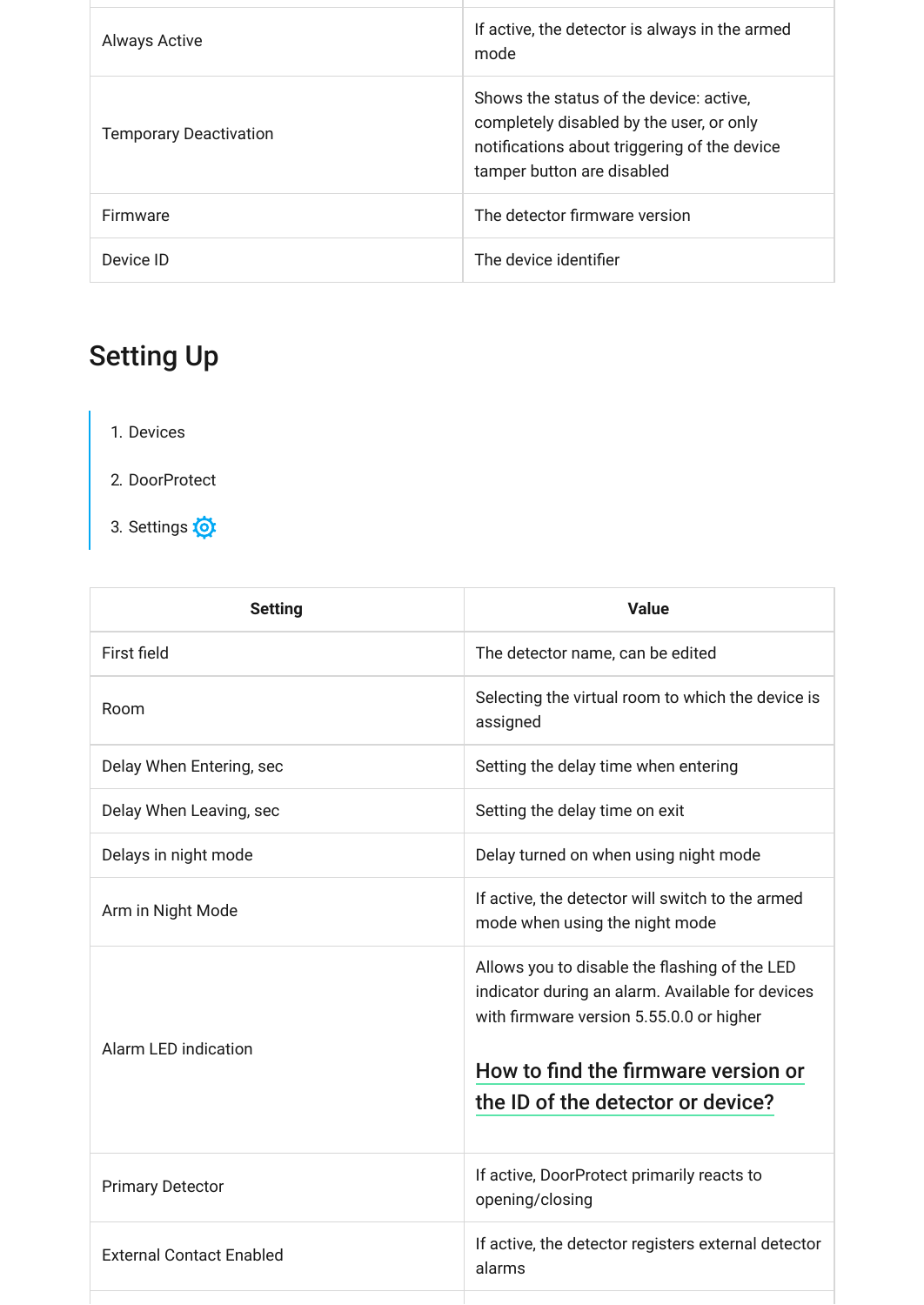| Always active                                    | If active, the detector always registers<br>opening/closing                                                                                                                                                                                                                                                                                                                                                                                                                                                         |
|--------------------------------------------------|---------------------------------------------------------------------------------------------------------------------------------------------------------------------------------------------------------------------------------------------------------------------------------------------------------------------------------------------------------------------------------------------------------------------------------------------------------------------------------------------------------------------|
| Activate the siren if the door or window is open | If active, HomeSiren and StreetSiren are<br>activated when the opening detected                                                                                                                                                                                                                                                                                                                                                                                                                                     |
| Activate the siren if an external contact opened | If active, HomeSiren and StreetSiren are<br>activated during an external detector alarm                                                                                                                                                                                                                                                                                                                                                                                                                             |
| Jeweller Signal Strength Test                    | Switches the detector to the signal strength test<br>mode                                                                                                                                                                                                                                                                                                                                                                                                                                                           |
| <b>Detection Zone Test</b>                       | Switches the detector to the detection area test                                                                                                                                                                                                                                                                                                                                                                                                                                                                    |
| <b>Attenuation Test</b>                          | Switches the detector to the signal attenuation<br>test mode (available for detectors with<br>firmware version 3.50 and later)                                                                                                                                                                                                                                                                                                                                                                                      |
| <b>Temporary Deactivation</b>                    | Allows the user to disconnect the device<br>without removing it from the system.<br>Two options are available:<br><b>Deactivate entirely</b> $-$ the device will not<br>execute system commands or participate in<br>automation scenarios, and the system will<br>ignore device alarms and other notifications<br><b>Deactivate lid notifications</b> $-$ the system will<br>ignore only notifications about the triggering of<br>the device tamper button<br>Learn more about temporary<br>deactivation of devices |
| <b>User Guide</b>                                | Opens the detector User Guide                                                                                                                                                                                                                                                                                                                                                                                                                                                                                       |
| <b>Unpair Device</b>                             | Disconnects the detector from the hub and<br>deletes its settings                                                                                                                                                                                                                                                                                                                                                                                                                                                   |

# Indication

| Event                                                | Indication                              | <b>Note</b> |
|------------------------------------------------------|-----------------------------------------|-------------|
| Switching on the detector                            | Lights up green for about one<br>second |             |
| Detector connecting to the<br>hub, ocBridge Plus and | Lights up for a few seconds             |             |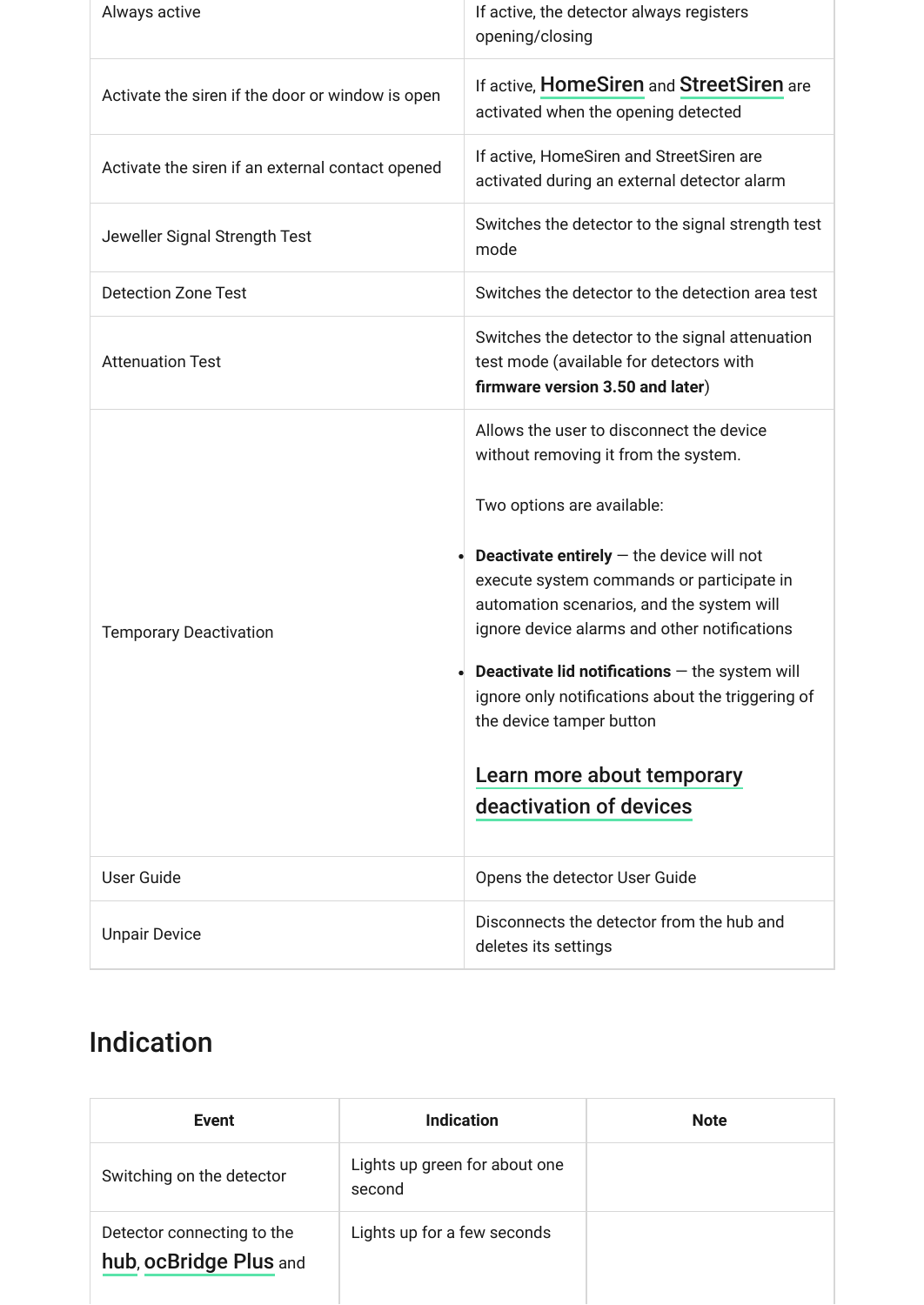| uartBridge                |                                                                       |                                                                                                    |
|---------------------------|-----------------------------------------------------------------------|----------------------------------------------------------------------------------------------------|
| Alarm / tamper activation | Lights up green for about one<br>second                               | Alarm is sent once in 5<br>seconds                                                                 |
| Battery needs replacing   | During the alarm, it slowly<br>lights up green and slowly<br>goes out | Replacement of the detector<br>battery is described in the<br><b>Battery Replacement</b><br>manual |

# Functionality Testing

The Ajax security system allows conducting tests for checking the functionality of connected devices.

The tests do not start immediately but within 36 seconds by default. The starting time depends on the ping interval (the paragraph on "**Jeweller**" settings in hub settings).

#### [Jeweller Signal Strength Test](https://support.ajax.systems/en/what-is-signal-strenght-test/)

[Detection Zone Test](https://support.ajax.systems/en/what-is-detection-zone-test/)

[Attenuation Test](https://support.ajax.systems/en/what-is-attenuation-test/)

### Installing the Detector

### Selecting the location

Location of DoorProtect is determined by its remoteness from the hub and presence of any obstacles between the devices hindering the radio signal transmission: walls, inserted floors, large objects located within the room.



The device developed only for indoor use.

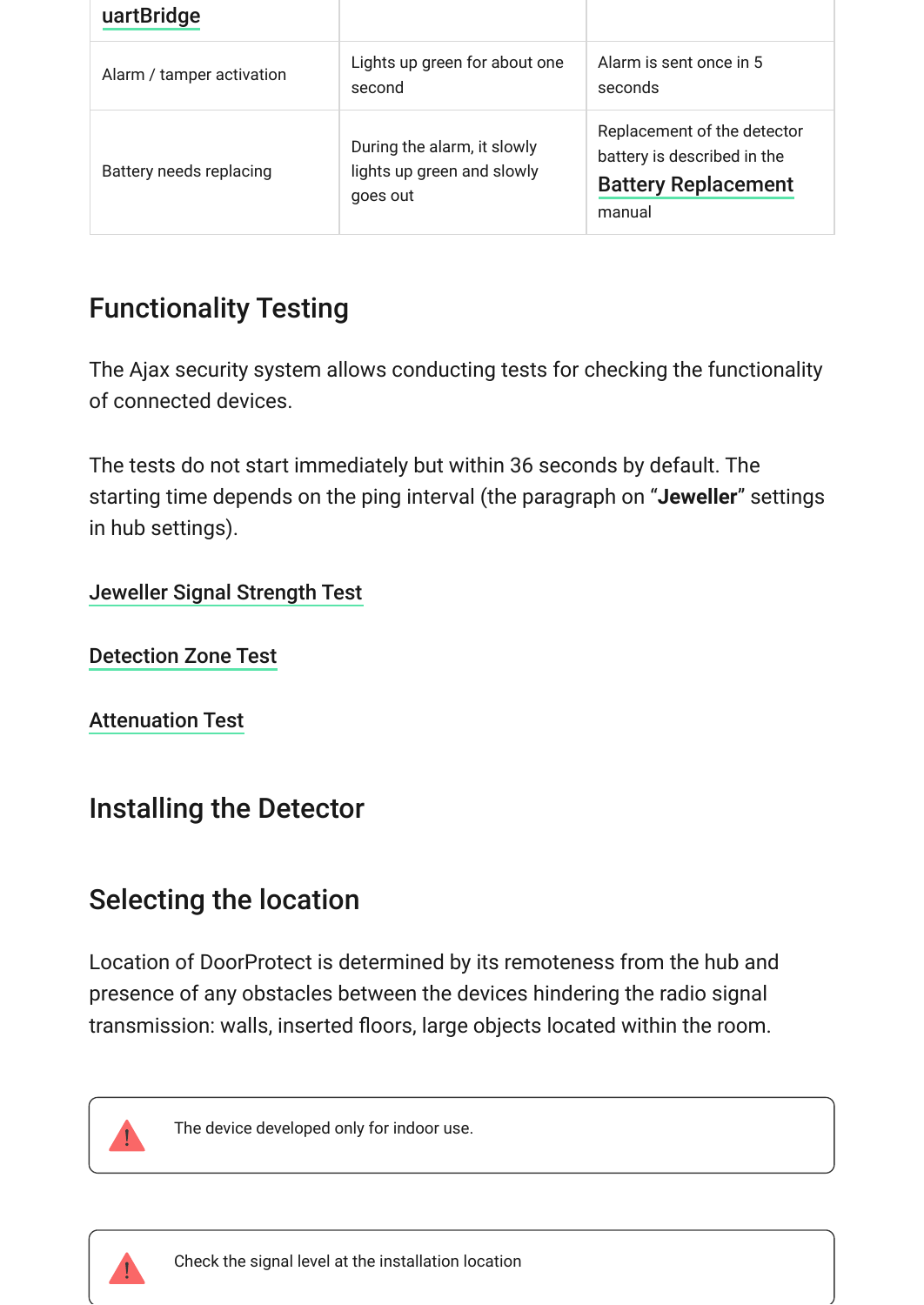If the signal level is low (one bar), we cannot guarantee stable operation of the security system. Take all possible measures to improve the quality of the signal! As a minimum, move the device  $-$  even 20 cm shift can significantly improve the quality of the reception.

If, after moving, the device still has a low or unstable signal strength, use the . [ReX radio signal range extender](https://ajax.systems/products/rex/)

The detector is located either inside or outside of the door case (window frame):

When installing the detector in the perpendicular planes (inside the case/frame), use the small magnet. The distance between the magnet and detector should not exceed 1 cm.

When positioning the parts of DoorProtect in the same plane, use the big magnet. Its actuation threshold  $-2$  cm.

Attach the magnet to the moving part of the door (window) to the right of the detector. If necessary, the detector may be overturned or positioned horizontally.



### Installing the detector

Before installing the detector, make sure that you have selected the optimal location and it complies with the guidelines of this manual!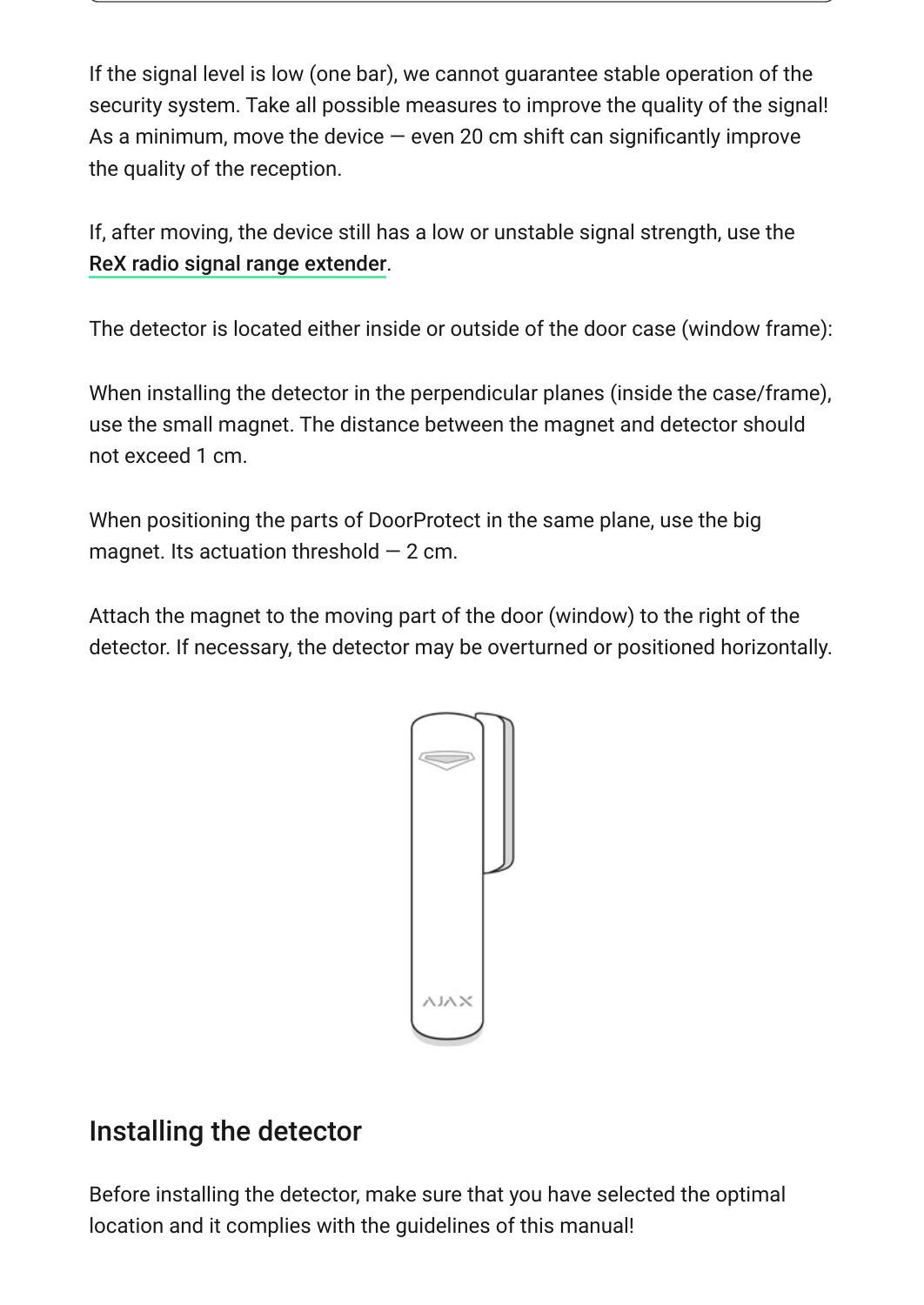

1. Fix the SmartBracket attachment panels and the magnet using the bundled screws. If using any other attachment hardware, make sure that they do not damage or deform the panel.

> Double-sided adhesive tape may be only used for temporary attachment. The tape will run dry in the course of time, which may result in falling of DoorProtect and actuation of the security system. Furthermore, the device may fail from a hit.

2. Put the detector on the attachment panel. As soon as the detector is fixed in SmartBracket, it will blink with a LEDsignaling that the tamper is closed.



If the light indicator do not blink after installing in SmartBracket, check the status of the tamper in the Ajax app and then the fixing tightness of the panel.

If the detector is torn off from the surface or removed from the attachment panel, you will receive a notification.

3. Put the magnet on the attachment panel.

#### **Do not install the detector:**

- 1. outside the premises (outdoors);
- 2. nearby any metal objects or mirrors causing attenuation or interference of the signal;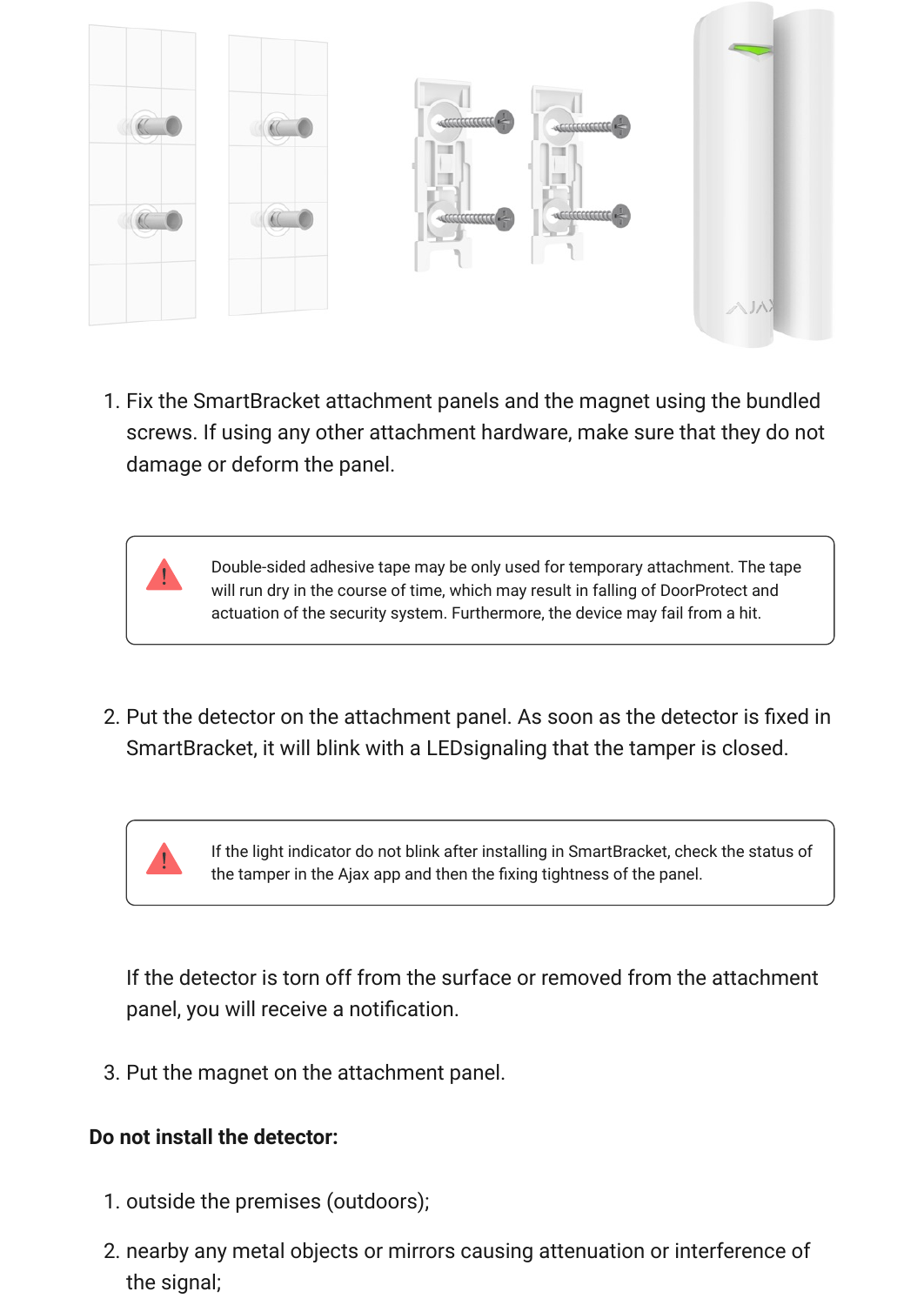- 3. inside any premises with the temperature and humidity beyond the permissible limits;
- 4. closer than 1 m to the hub.

# Connecting a Third-Party Wired Detector

A wired detector with the NC contact type can be connected to DoorProtect using the outside-mounted terminal clamp.



We recommend to install a wired detector at a distance not exceeding 1 meter – increasing the wire length will increase the risk of its damage and reduce the quality of communication between the detectors.

To lead out the wire from the detector body, break out the plug: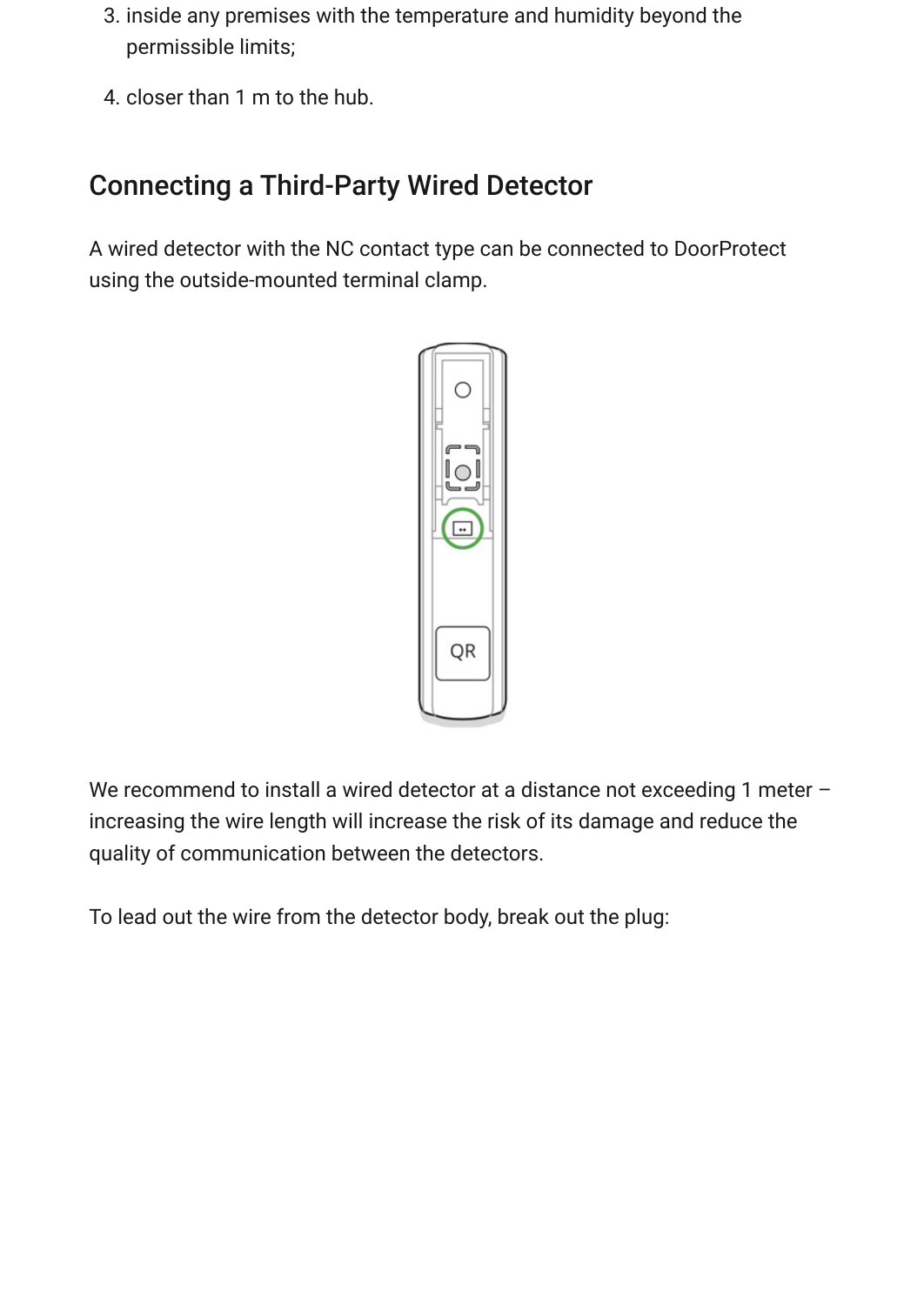

If the external detector is actuated, you will receive a notification.

#### Detector Maintenance and Battery Replacement

Check the operational capability of the DoorProtect detector on a regular basis.

Clean the detector body from dust, spider web and other contaminations as they appear. Use soft dry napkin suitable for equipment maintenance.

Do not use any substances containing alcohol, acetone, gasoline and other active solvents for cleaning the detector.

The battery lifetime depends on battery quality, actuation frequency of the detector and ping interval of the detectors by the hub.

If the door opens 10 times a day and the ping interval is 60 seconds, then DoorProtect will operate up to 7 years from the pre-installed battery. Setting the ping interval of 12 seconds, you will reduce the battery life to 2 years.

If the detector battery is discharged, you will receive a notification, and the LED will smoothly light up and go out, if the detector or tamper is actuated.

#### [Battery Replacement](https://support.ajax.systems/en/how-to-replace-batteries-in-doorprotect/)

#### Tech specs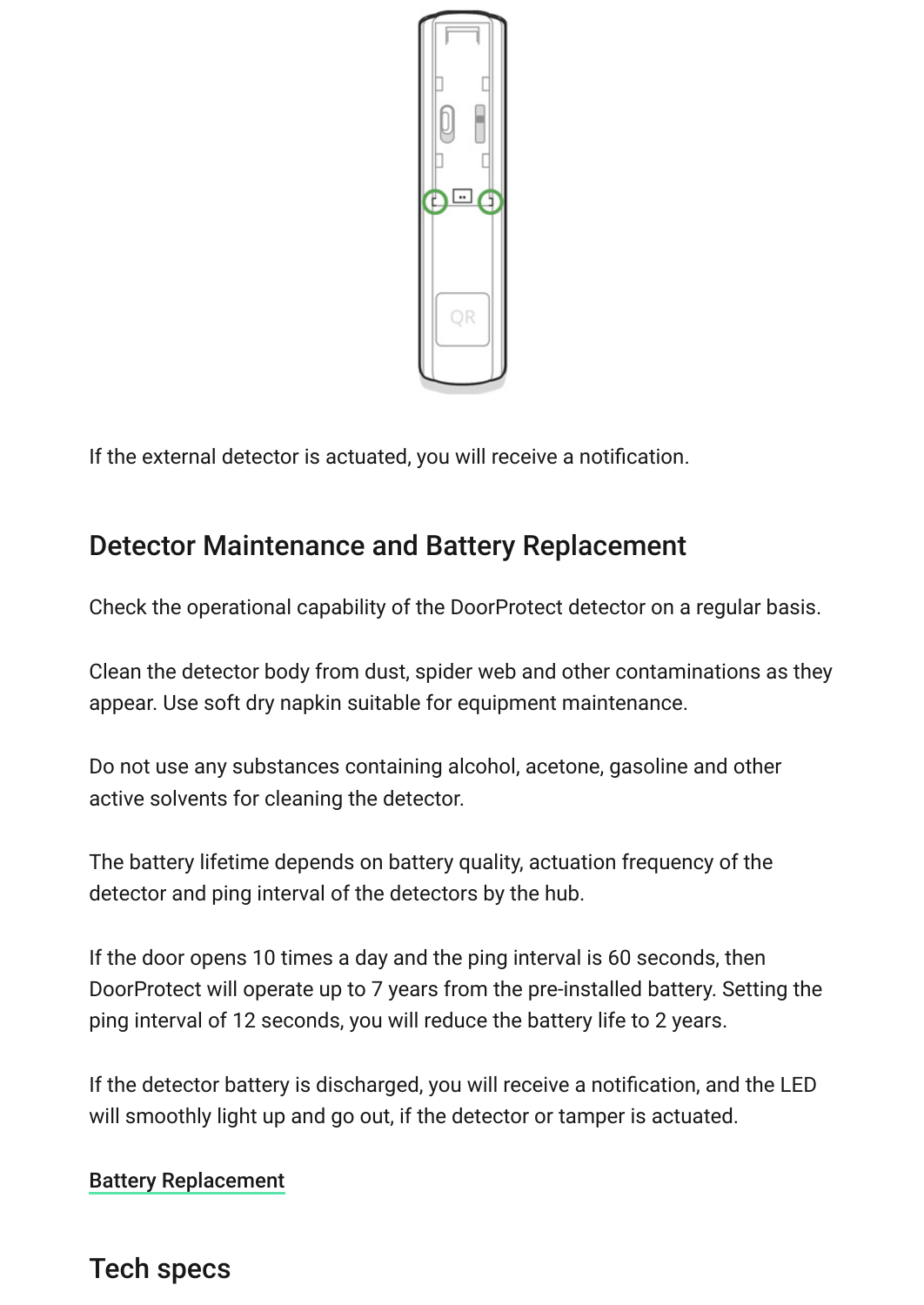| Sensor                               | Sealed contact reed relay                                                                                                     |
|--------------------------------------|-------------------------------------------------------------------------------------------------------------------------------|
| Detector actuation threshold         | 1 cm (small magnet)<br>2 cm (big magnet)                                                                                      |
| Tamper protection                    | Yes                                                                                                                           |
| Socket for connecting wire detectors | Yes, NC                                                                                                                       |
| Frequency band                       | 868.0 - 868.6 MHz or 868.7 - 869.2 MHz<br>depending on the region of sale                                                     |
| Compatibility                        | Operates with Hub, Hub Plus, Hub<br>2, ReX, ocBridge Plus, uartBridge                                                         |
| Maximum RF output power              | Up to 20 mW                                                                                                                   |
| Modulation                           | <b>GFSK</b>                                                                                                                   |
| Radio signal range                   | Up to 1,200 m (any obstacles absent)                                                                                          |
| Power supply                         | 1 battery CR123A, 3 V                                                                                                         |
| <b>Battery life</b>                  | Up to 7 years                                                                                                                 |
| Installation method                  | Indoors                                                                                                                       |
| Operating temperature range          | From -10°C to +40°C                                                                                                           |
| Operating humidity                   | Up to 75%                                                                                                                     |
| <b>Dimensions</b>                    | $\varnothing$ 20 × 90 mm                                                                                                      |
| Weight                               | 29 <sub>g</sub>                                                                                                               |
| Certification                        | Security Grade 2, Environmental Class II in<br>conformity with the requirements of EN 50131-<br>1, EN 50131-2-6, EN 50131-5-3 |

### Complete Set

- 1. DoorProtect
- 2. SmartBracket mounting panel
- 3. Battery CR123A (pre-installed)
- 4. Big magnet
- 5. Small magnet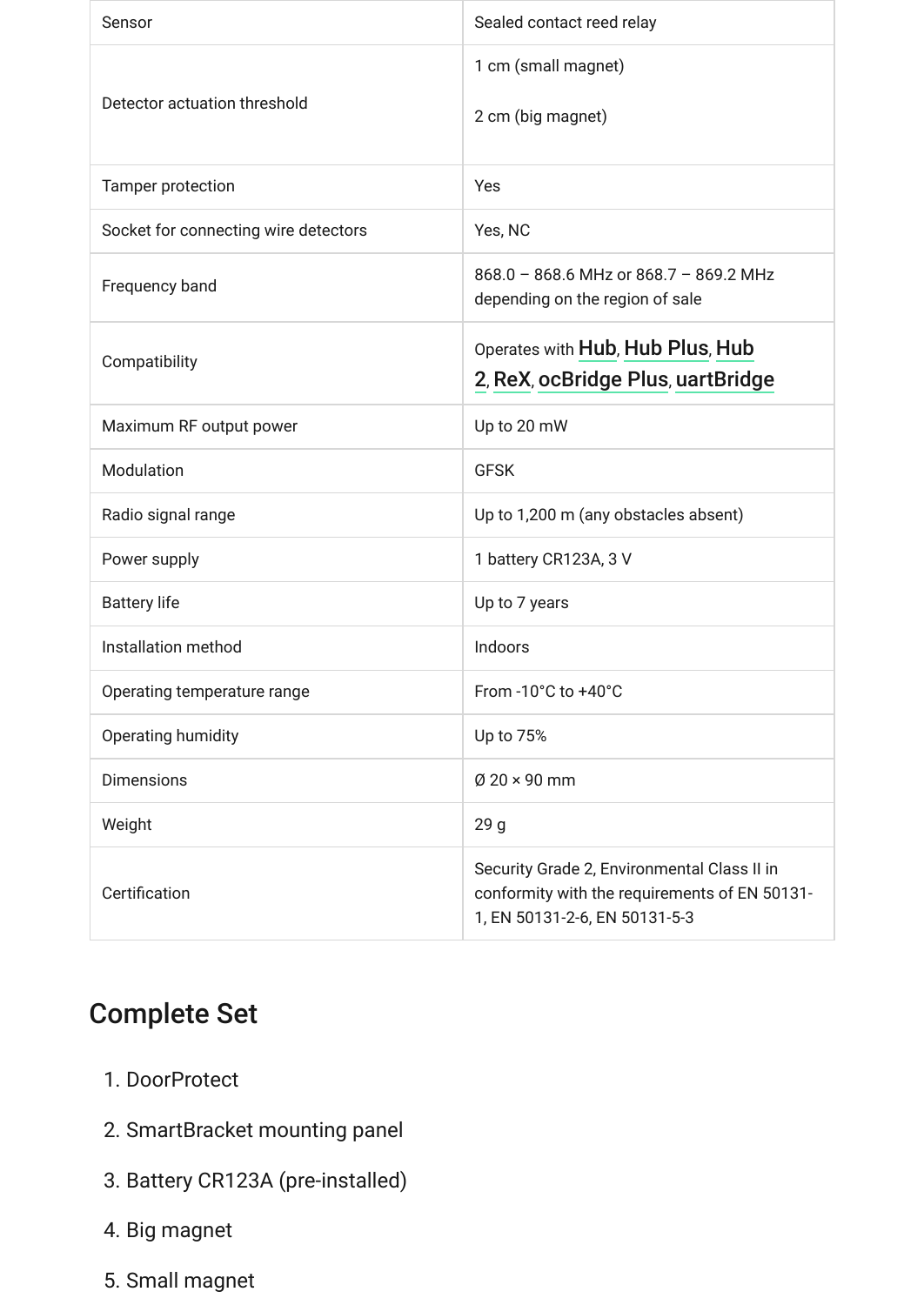- 6. Outside-mounted terminal clamp
- 7. Installation kit
- 8. Quick Start Guide

# **Warranty**

Warranty for the "AJAX SYSTEMS MANUFACTURING" LIMITED LIABILITY COMPANY products is valid for 2 years after the purchase and does not apply to the pre-installed battery.

If the device does not work correctly, you should first contact the support service — in half of the cases, technical issues can be solved remotely!

[The full text of the warranty](https://ajax.systems/warranty)

[User Agreement](https://ajax.systems/end-user-agreement)

Technical support: [support@ajax.systems](mailto:support@ajax.systems)